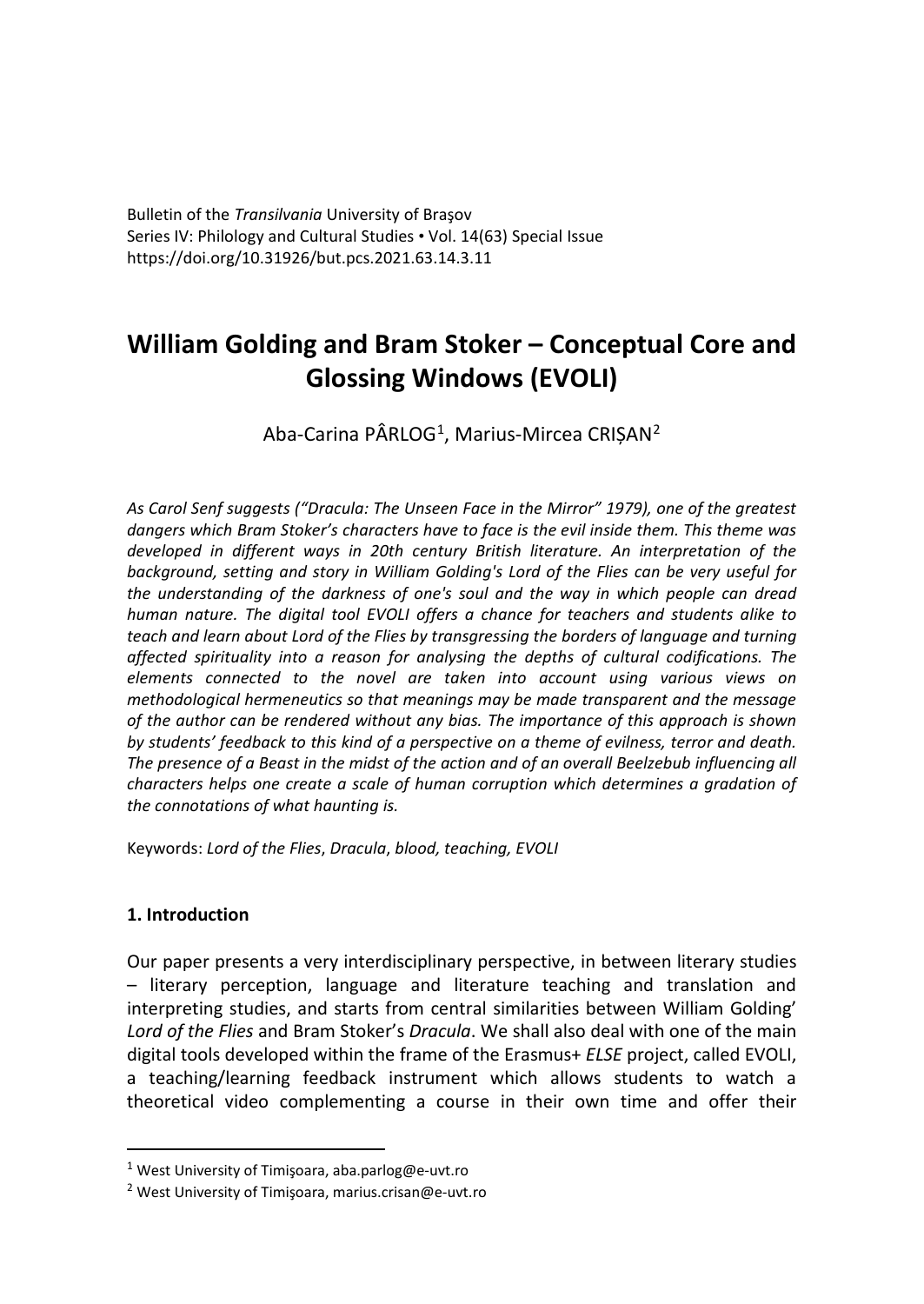opinions as to the efficiency of the recording in terms of its content importance, clarity and usefulness. An interpretation of the background, setting and story in Golding's novel can be very useful for the understanding of the darkness of one's soul and the way in which people can dread human nature. It is thus essential to render its ideas with accuracy when trying to gloss the text which should also suggest the necessity of an in-depth research of the book.

The "heart of darkness", as Joseph Conrad calls it, appears in different lights in Golding's book which is analysed based on Stoker's well-known creation mentioned above. The children of the night take on new roles metaphorically shaped by their 20<sup>th</sup> century author in order to symbolically show the cruelty of battles such as WWII. The transformation of human beings into hunted preys reveals the sad truth about our civilised age and the indifference of the masses as to their rulers' ideology.

Morality as a Christian cultural emblem lacks the solidity necessary for a fierce struggle and our characters consequently display similar tendencies and perform similar activities to those of the characters in Stoker's horror world. Destroying a life for personal satisfaction matters less than suspected as the British writers' protagonists develop an interest in repeatedly annihilating individuals' existence in order to prove their unmistakably ill personality.

#### **2. Evil Spirits and Gothic imagination**

As Carol Senf suggests (1997, 430), one of the greatest dangers which Stoker's characters have to confront is the evilness inside themselves. Its excess leads to miserable results. Several critics agree that the vampire is a symbol of hidden passions and forbidden desires which, in the book, are amalgamated with strange tendencies reinforced by their natural or acquired vile nature.

By breaking the (moral) restrictions, Lucy, one of the first victims of Dracula in England, cannot resist the temptation of the vampire and turns into an un-dead. The same thing is about to happen to Jonathan Harker, the solicitor protagonist of Stoker's novel, and later to his wife, Mina, if they lose control of their consciousness. In a memorable phrase, David Punter (1996, 19) suggests a Freudian reading of the narrative, stating that Dracula is the "passion which never dies, endless desire of the unconscious for gratification".

Dracula's evil force is contagious and the vampire has the power to conquer time and space. As the vampire hunter Van Helsing explains, the vampire "cannot die, but must go on age after age adding new victims and multiplying the evils of the world. For all that die from the preying of the Undead become themselves Undead, and prey on their kind. And so the circle goes on ever widening, like the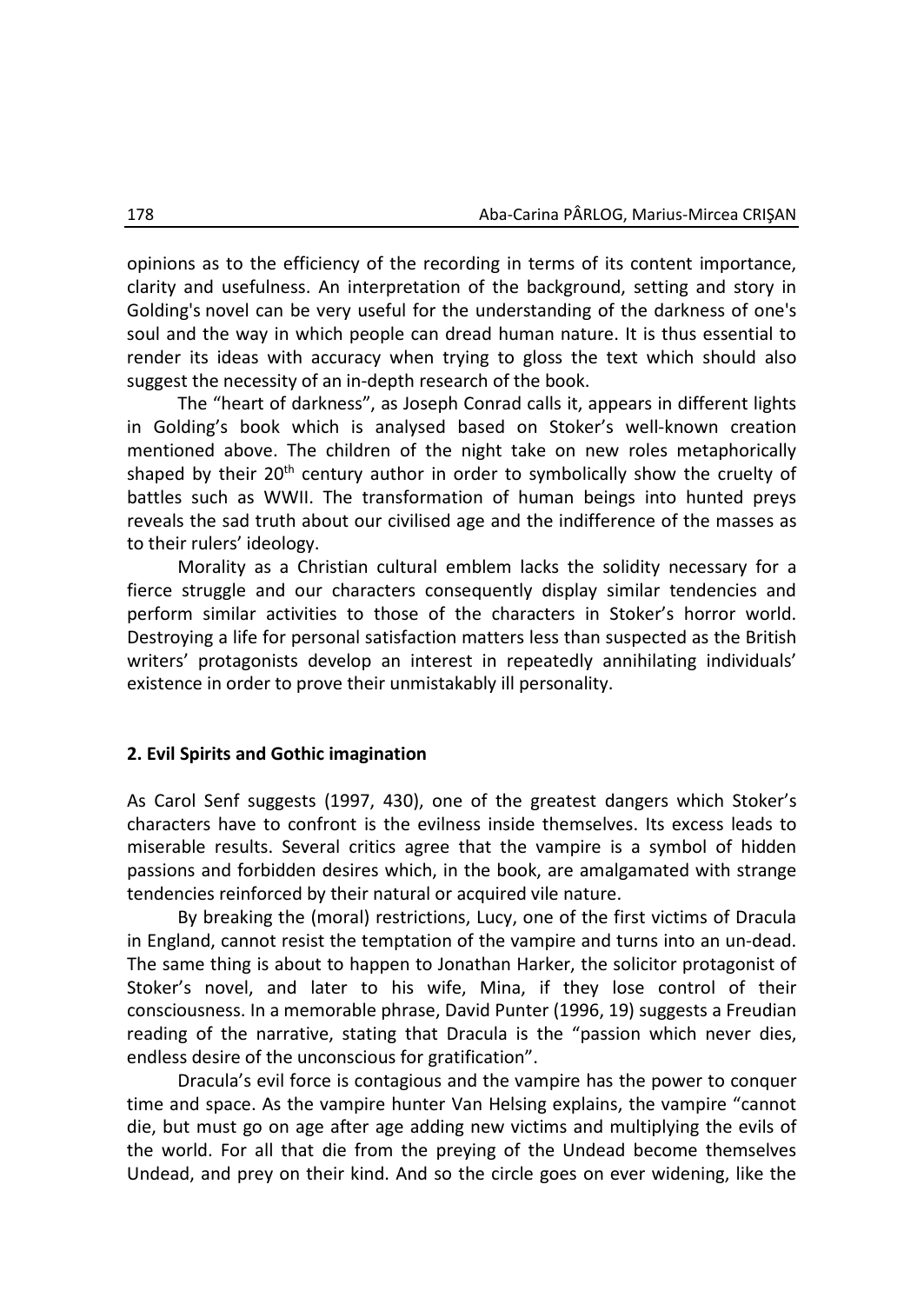ripples from a stone thrown in the water" (Stoker 1994, 257). The vampire count becomes a symbol of the evil which threatens the entire world.

In *Dracula*, the vampire count is also associated with flies. The flies are the first offerings which Renfield, the worshiper of Dracula, gathers for his master. He feeds the flies to spiders, the spiders to birds, and then he needs a cat to eat the birds. The "zoophagous maniac", as Dr Seward diagnoses Renfield, cuts the psychiatrist's arm with a knife, and licks the blood drips off the floor. The attraction of the evil is irresistible, in the case of Renfield. He is connected "in some diabolical way" to Dracula, whom he calls 'lord and master'.

The theme of the evil inside was developed in different ways in  $20<sup>th</sup>$  century British literature, and Golding's *Lord of the Flies* is one of the masterpieces based on this topic.

"The title of the novel, *Lord of the Flies,* can be interpreted as Beelzebub, that is represented by Collin de Plancy in his *Dictionnaire Infernal* (1863, 89) as a huge fly with wings that carry the pirate marks of the skull, below which there lies a pair of crossed bones. It represents the devil, the evil force that becomes the engine of the book. Golding gives it a concrete representation in the form of the head of a sow on which flies swarm." (Pârlog 2011, 54).

*Lord of the Flies* also develops the dichotomy of civilisation and barbarism, but, this time, there is little chance for the boys who discover the island to civilise it. The opposition paradise – hell can also be discussed in Golding's novel: at first the Pacific island seems to be heaven, with all the beautiful shades of green and blue, but the characters discover that the foreshadowed evilness is there, suggested by nature, weather conditions and even their mates' shadows.

A boy' shadow in *Lord of the Flies* is compared to "a black, bat-like creature": "(…) the eye was first attracted to a black, bat-like creature that danced on the sand, and only later perceived the body above it. The bat was the child's shadow, shrunk by the vertical sun to a patch between the hurrying feet" (Golding, 1999, 15).

This is yet another suggestion of what the boys may cause if they are not careful  $$ the loss of life, as bats feed themselves on blood.

The religious choir boys appear as "something dark fumbling along" (idem) which Golding suggests is some less clearly visible creature that steps on the sand. The opposition morality – corruption is paradoxically represented, as it is these very boys who determine the later killings and the scorching of the island. As taught in school and church, they are supposed to be able to make the difference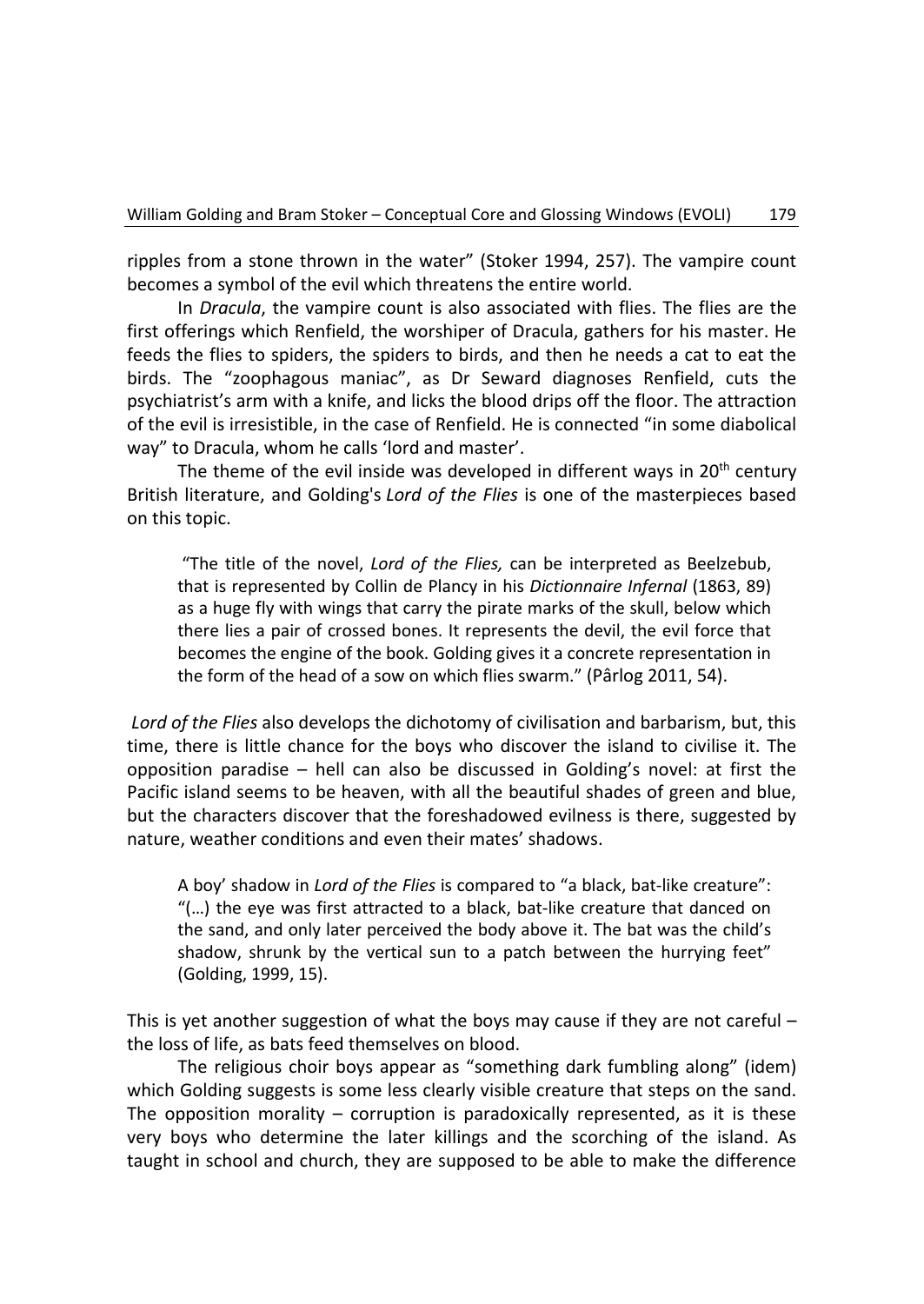between good and bad and not allow their souls to be tainted by the low energies of extreme actions.

Their heart of darkness is emphasised and therefore their imagination is presented as taking over and making them fear their own impulsive decisions. The beast that the children talk about is their inner evil. They are afraid of themselves and discover at an early age an unfortunate truth which affects all humankind – *homo hominis lupus est*.

Living among human beings who pretend to be civilised and act savagely is deemed to create unfortunate expectations which fuel the boys' imagination. As a result, Golding develops a typology of beasts in the book, according to the places where the children are when they supposedly encounter them. One can talk about a beast of the air, one of the land and one of the water (Pârlog 2011, 58). They are all envisaged as external to the children's mental conception  $-$  not recognised as imaginary  $-$  as if they try to redeem their fallen selves by a split personality syndrome mechanically determined. Like in *Dracula*, the evil has a strong power of metamorphosing.

#### **3. Symbolic motifs and Primitive protagonists**

Another common ground between Stoker's *Dracula* and Golding's *Lord of the Flies* is the motif of blood. Blood is in both novels a symbol of the thirst for power and, at the same time, a threshold on whose crossing survival depends. Like the vampire, for whom blood is a condition of existence, the children shipwrecked on the island cannot survive without eating meat, so they spill pigs' blood during their hunting expeditions.

Beyond the need for food, for subsistence, hunting becomes a ritual. The vampiric effect of hunting in *Lord of Flies* is suggested by the ritual nature of pig hunting. There is, in fact, a religious transformation: a transition from Christianity, the religion of the *civilized* world, to a *primitive* religion. The transition is made by the leader of the children's religious choir, Jack. The children's choir appears from the beginning as a religious group, whose identity is marked by the Christian symbol of the cross: "Their bodies, from throat to ankle, were hidden by black cloaks which bore a long silver cross on the left breast and each neck was finished off with a hambone frill" (Golding 1999, 16). However, Christian clothing is removed, and the black coloured cloak – a symbol of discipline and rigor specific to Christian morality – is replaced by rudimentary clothing, more suitable for a desert island.

The situation is somewhat different from *Robinson Crusoe*, where the protagonist even alone on the island did not give up his clothes, a symbol of belonging to the values of the Western world that he represented. The children in *Lord of Flies*, with the exception of Ralph and the few friends who keep staying on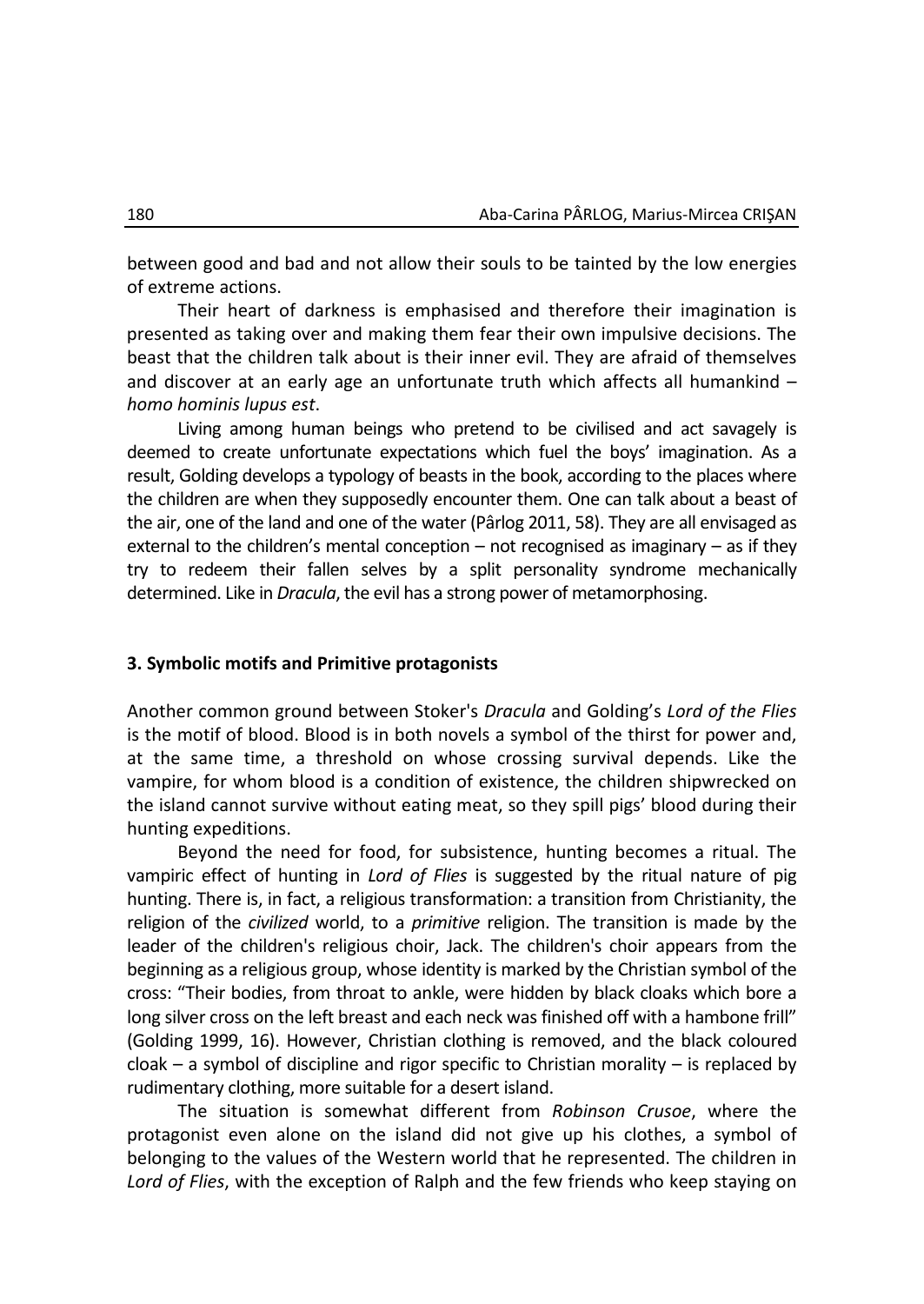his side, give up the values of Western culture and renounce its symbols embracing an undeveloped behavioural pattern. "Ralph is elected leader when 'reason' is in the ascendant in the novel and he sticks to his principles of order and rescue against the overwhelming tide of 'unreason'" (Redpath 1984, 47).

The transition from Christian values to the primitive cult of hunting is gradual. If first the children are reluctant to kill a pig for food, after several trials, hunting turns into a pleasant ritualistic activity. Their Christian education is replaced by the glorification of the pig's head placed on top of a stick. The thirst for blood is highlighted in numerous sequences that describe this barbaric ritual: "The chant rose ritually, as at the last moment of a dance or a hunt. "*Kill the pig! Cut his throat! Kill the pig! Bash him in!*'" (Golding 1999, 127).

Blood becomes a defining element for the group of hunters who paint their faces in order to improve their hunting and identify more readily with the savage roles they have embraced. Jack is the first who changes his identity, and in the beginning, is surprised to see his new face:

Jack planned his new face. He made one cheek and one eye-socket white, then rubbed red over the other half of his face and slashed a black bar of charcoal across from right ear to left jaw. He looked in the mere for his reflection, but his breathing troubled the mirror. […] A rounded patch of sunlight fell on his face and a brightness appeared in the depths of the water. He looked in astonishment, no longer at himself but at an awesome stranger. He spilt the water and leapt to his feet, laughing excitedly. Beside the mere, his sinewy body held up a mask that drew their eyes and appalled them. He began to dance and his laughter became a bloodthirsty snarling (Golding 1999, 67-68).

The motif of the face in the mirror is also an important element in Stoker's novel. During a discussion with the vampire, Jonathan observes that the mirror only reflects his face, while Dracula has no reflection on glass – which can be seen as indicating that he represents a form of energy absorbed by sand and metal (the substances of the mirror), that stand for earth, because Dracula symbolises the world of the dead that belong to the ground. At the same time, the light which is normally reflected by the glass is absorbed by the Prince of darkness – so one cannot see him in a mirror. The identification between Jonathan and Count Dracula is also suggested by the mother who came to take her child back from the vampiric castle and who called Jonathan *monster*, confusing him with the vampire: "Monster, give me my child!" (Stoker 1994, 60). In both novels children are sacrificed by the forces of evil in their quest for power.

In *Dracula*, the thirst for blood becomes a symbol of the desire for power. Dracula intends to conquer the world, turning humans into vampires that will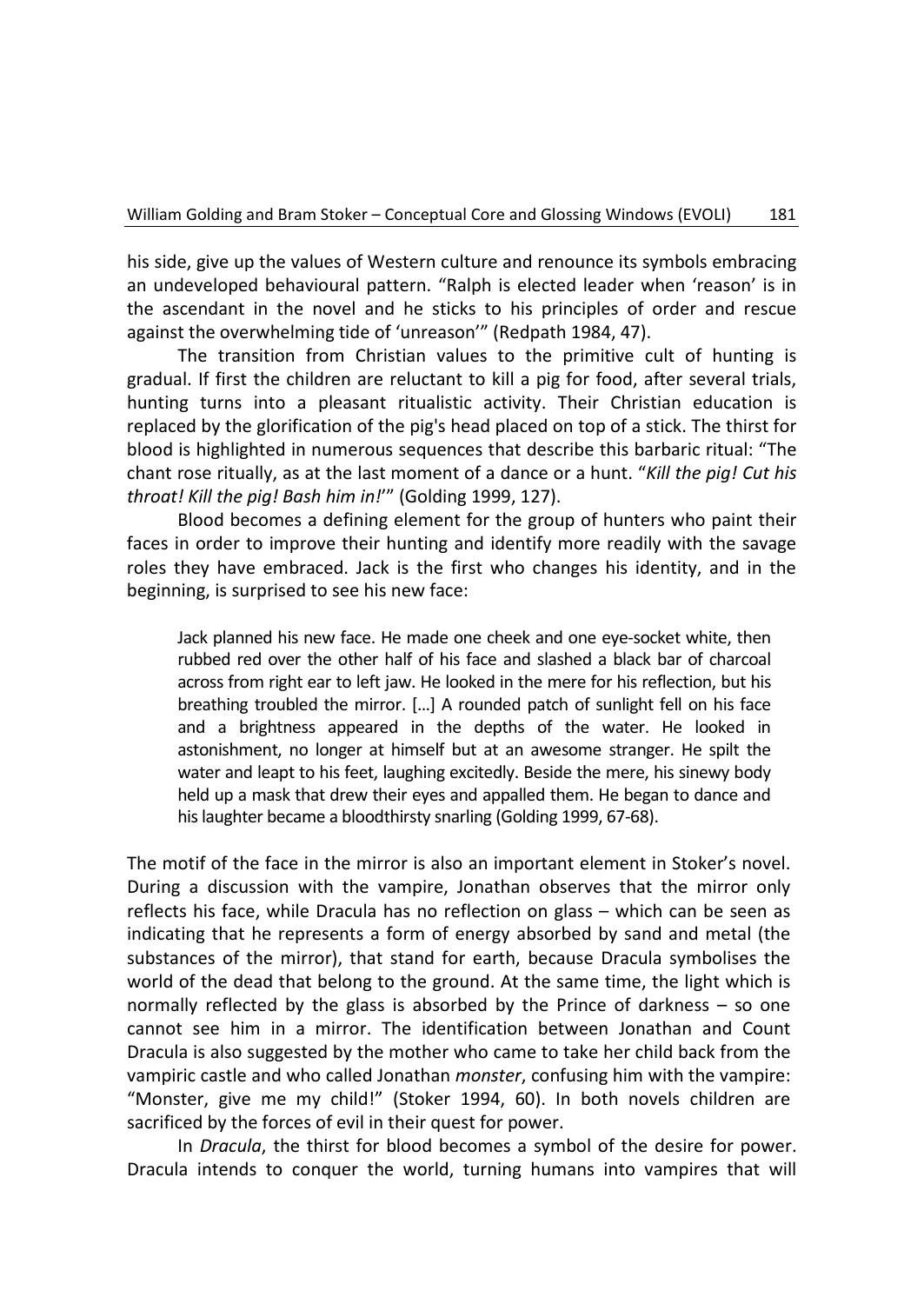follow him unreservedly into the dark universe of primary instincts. In the vampire's vision, no one can stand against him, and he tells the strongest men who try to hunt them down that they will also be defeated by his power. If in *Dracula* the trap set by the vampire is sexual attraction (because the Count first turns women into vampires, and they vampirize men), in *Lord of the Flies*, children are attracted by hunting, which is viewed like a pleasurable activity and which means the spilling of blood caused by another primary instinct: hunger.

Jack, the one who provides them with food, is the supreme leader and acts like a high priest, telling them what is right and what is wrong according to his rigid reasoning. As, in the last part of the novel, Ralph remains the only child on the island who still believes in the balanced values of Western culture, Jack comes to the idea that Ralph must be killed. Consequently, Ralph becomes the 'bad character' and, all the other children are given the mission to destroy him as Jack has manipulated them into thinking that the former is against them and their wishes for entertainment.

Even though Ralph escapes alive, two children are killed: Simon and Piggy, both representing the voice of reason – transcendental reason, Simon and earthly reason, Piggy (Pârlog 2011, 57). Piggy is the one who tries to bring order to the world dominated by instincts, and, for this reason, is killed by the children-hunters. Simon is killed by the same children before being able to tell them that he has found the body of a paratrooper, hanging on the branches of a tree because of his parachute, so there was no beast – only an impression that there was one. Breaking away from the civilized world is symbolized in the first chapters by their no longer tending to the fire in order to go hunting. As Jack's group leaves the fire, a ship passes close to the island, and if the fire had not been extinguished, the children would have been found.

The children's regret of having lost the chance to be spotted is replaced by their satisfaction of discovering the principles and values of the primitive world of hunting. When Ralph reproaches Jack for having let the fire go out, the latter replies that Ralph would have also liked to discover the joy of hunting. Consequently, ensuring one's survival by killing becomes more important than ensuring one's survival by being rescued and returning to the civilised world.

As in Stoker's *Dracula*, the relationship between hunter and hunted is very complex. The hunter turns into the hunted, and the other way round. Stoker's vampires that hunt children, women and men, are also hunted by the members of the *Crew of Light*. The vampire hunters are in turn hunted by the vampire count, who vampirizes the women to whom they are related. Jonathan, who was about to be hunted by both the vampire count and his brides, is the one who (together with Quincey Morris) kills Dracula at the end of a hunting scene.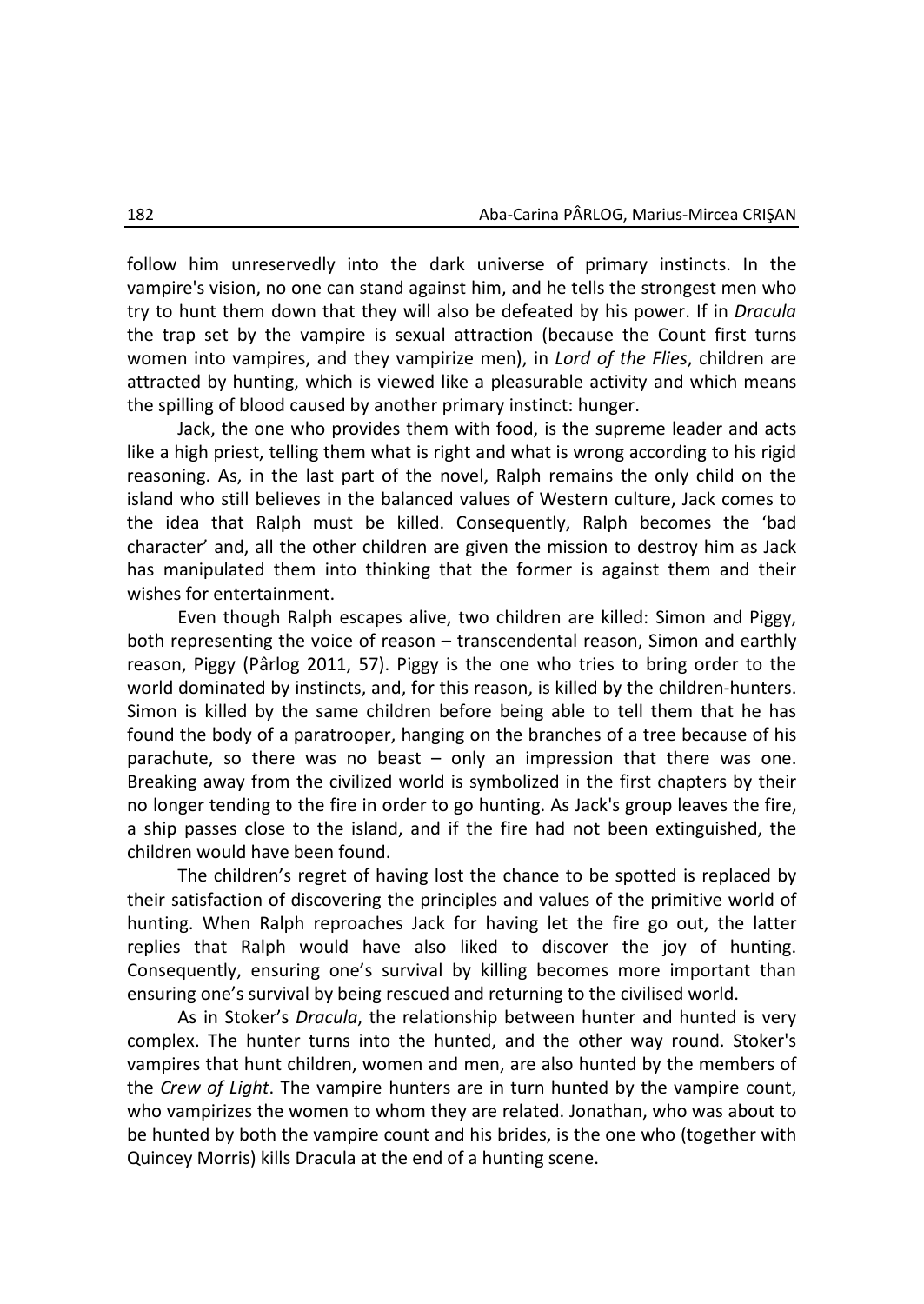Hunting is central in *Dracula*, where the characters have an obsession with both cold weapons, especially knives, and firearms. The leader of the vampire hunters, Van Helsing insists on the importance of being properly armed: "Of course we shall all go armed, armed against evil things, spiritual as well as physical" (Stoker, 1994, 386). If the children on the island train themselves for pig hunting, the members of the Crew of Light prepare themselves for wolf hunting, as the wolf is the animal associated with the vampire. Quincey Morris suggests that, since "the Count comes from a wolf country", they should use powerful hunting rifles: "I have a kind of belief in a Winchester when there is any trouble of that sort around. Do you remember, Art, when we had the pack after us at Tobolsk? What wouldn't we have given then for a repeater a piece!' (Stoker 1994, 386).

The ritualistic function of hunting is suggested in the scene of Dracula's destruction by Jonathan and Quincy: "But, on the instant, came the sweep and flash of Jonathan's great knife. I shrieked as I saw it shear through the throat. Whilst at the same moment Mr. Morris's bowie knife plunged into the heart." (Stoker 1994, 447).

In *Dracula*, the hunted vampire is the symbol of absolute evil. The idea that the hunted represents evilness is also prevalent in *Lord of Flies*. When the children kill Simon, they are convinced that they destroy Lord of Flies, actually they destroy "imaginative and religious knowledge" (Brînzeu 2001, 41). The children hunt down Ralph with the same conviction that his killing is necessary to destroy the evil on the island. Ralph's hunting is described from the perspective of the victim, the one who hides and flees in order to survive, but is constantly chased.

The symbol of insularity is also a common point between the two novels. Stoker's fictional Transylvania is described as an insular space, different from the Western world, where archaic faiths are still alive: "I read that every known superstition in the world is gathered into the horseshoe of the Carpathians, as if it were the centre of some sort of imaginative whirlpool" (Stoker 1994, 10). The abode of the vampire, Castle Dracula, is ruled by the forces of evil (Crișan and Senf 2021, 657; Crișan 2016, 74-76). The English guest is also about to be transformed into a vampire, but he is saved by the crucifix he had around his neck, which he had received as a gift from a Transylvanian landlady in Bistrița. In *Lord of the Flies*, Jack and the children in his group reject Christian symbols and gradually adhere to the archaic cult of the hunter, in order to adapt to the specific of the island which they discover and conquer at the same time.

The motif of the bloody ritual is developed in the Icelandic version of *Dracula* which has Swedish origins (de Roos 2017), an adaptation of Stoker's novel in which Harker discovers a secret temple hidden in the castle, where bloody group rituals take place (de Roos 2017, 36; 152). The theme of anarchy, which is central in *Lord of the Flies,* is another common point between Golding's novel and the Icelandic version of *Dracula*. As Clive Bloom (2017, 128) puts it, in the Icelandic version,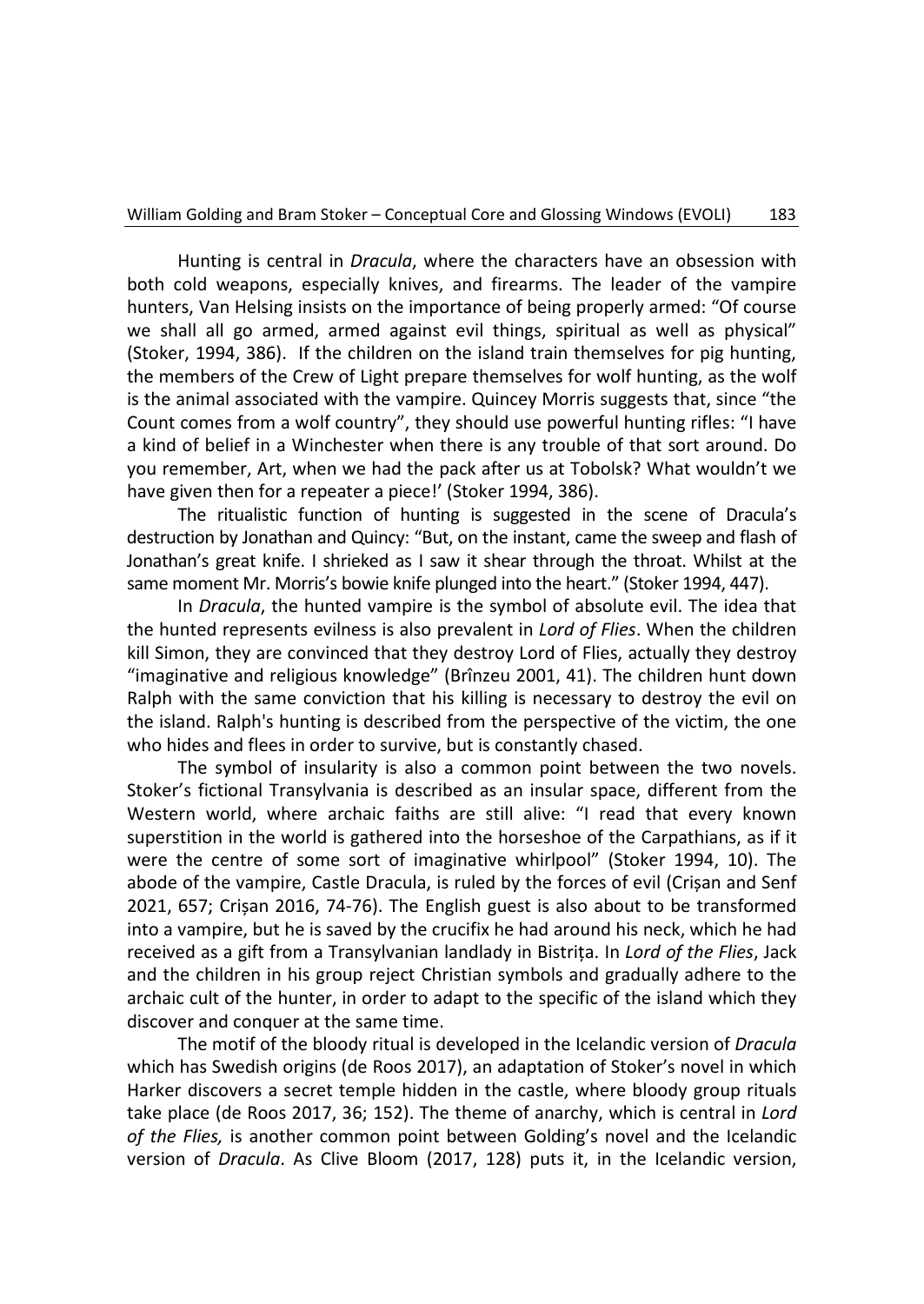"Dracula is less interested in vampirism than in anarchism, less in individual victims than in mass conversions."

Changing the voice of reason with that of passionate desires thus leads to transformations of groups and masses in both books because the writers build upon the idea that responsiveness to lower forms of energy is always much more frequent in unusual individuals – such as Jack who enjoys killing animals and children or Dracula that seems to be a human hybrid of sorts – than in their fully educated human counterparts. By disrupting the universal balance, such characters generally have an unhappy ending – which is unclear in Golding's case as he only shows us a coward Jack in the end and quite clear in the case of *Dracula* where the count is killed.

## **4. Glossing Windows (EVOLI)**

In order to test the importance of having adequately understood Golding's literary work, a class on literary translations was taught with the help of the digital feedback tool, EVOLI, employed in order to reveal the impact that a certain recording of a theoretical (part of a) course has on students. Generally, with this type of an electronic instrument, students are given the chance to watch the course content at home, in their own time and express their opinion about the relevance of a particular teaching strand from the point of view of language level, complexity of cultural stratification, prior knowledge of the topic, practical usefulness, etc. According to Anthony William Bates (2019, 666), "The last 'fundamental' key of quality teaching and learning in a digital age is evaluation and innovation: assessing what has been done, and then looking at ways to improve on it". The MA group of students specializing in the Theory and Practice of Translations watched a YouTube video presented by Jill Dash *Why should you read "Lord of the Flies" by William Golding?* in class so as to have the plot and its implications clear in their head as they had mostly not heard about or read the novel so they could not interpret its linguistic stratification without knowing its contextual substrata. Their feedback was discussed immediately afterwards so that a preliminary debate on the exercise theme could be organised.

The focal point of the experimental class was the assessment of students' reception of this text clarifying the dark core of Golding's *Lord of the Flies* by doing an interpretation exercise about it. Without consistent knowledge of gothic literature, students who have graduated from applied modern languages, were not at all familiar with the key issues of the novel, so it was a little more difficult for them to grasp all the secondary meanings of various words and constructions and the associations that could be made with similar or dissimilar notions or concepts. Although they had understood the inhumane context of the book and the theme of *homo moralis*, they had problems with the terminology connected to evil spirits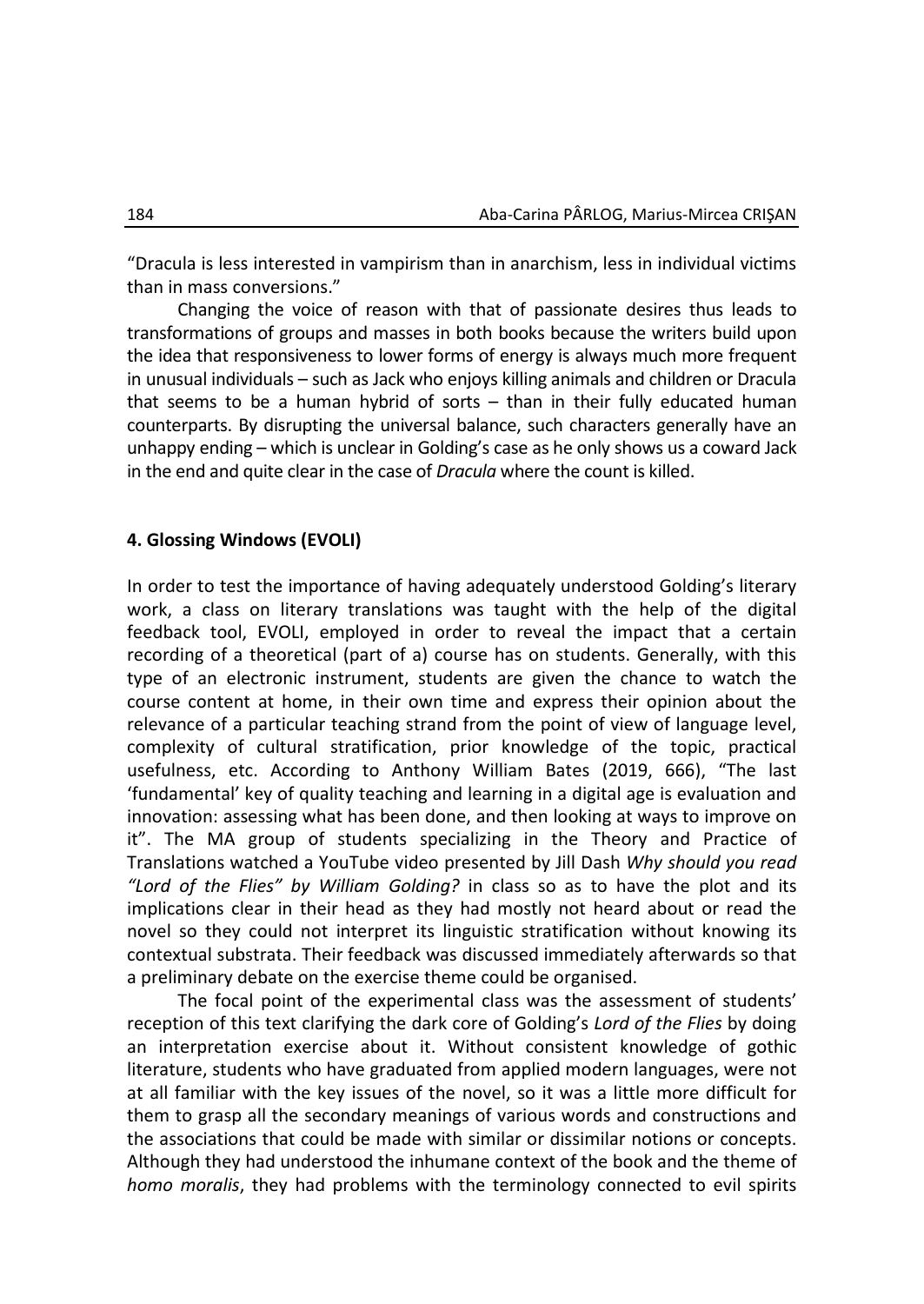(Beelzebub), war (destroyer), politics (superpowers, colonialism), complex constructions referring to island stories, longer sentences, etc.

An interdisciplinary perspective on literary works is always necessary especially with translators who do not have a linguistic and literary specialisation. In this case, the consecutive interpretation exercise showed how much it is necessary for students to grasp the main ideas connected to the heart of darkness and its philosophy, so that the glossing process may unfold faithfully. Those of them who were knowledgeable when it comes to the issues of the book fared much better than those who had heard about it for the first time.

EVOLI is quite useful for teaching both language and literature as the multitude of videos present on YouTube makes it easy for one to select the most relevant one which would support the knowledge transfer that takes place during a class. Its feedback element makes it a valuable interactive tool for both students and teachers. Literature, just as language, relies on many theoretical components for which there may be less time to spare during course time, so this tool offers an ideal solution to this problem.

## **5. Conclusion**

The conceptual core of Golding's book is heavily based on the ideology adopted by Stoker in his novel. Although the centuries when these creations were published differ a lot, the consistency of the mistaken ideas by which the included characters lead their lives proves that there is little evolution as far as the human brain is concerned. The imposed necessity of mindless conquering of time and space does not justify the lack of opposition on the part of the children and of many characters in the  $19<sup>th</sup>$  century book.

Fear combined with the potential for evil interventions results in loss of life which seems to have also lost its importance and in loss of microcosmic spaces which are scorched literally or metaphorical. The ultimate danger of ignorance lurks in these literary creations, while indifference despite proofs brings about disastrous situations. Putting superficial necessities first, such as those of *homo ludens*, unconsciously forces the symbolical individuals in the books to leave reason behind and embrace the unreasonable, the irrational, the insane, the morbid which do not encourage survival of any sort – be it vegetal, mineral or human.

The interest in liminal experiences reflects the human tendency to achieve more under influence or pressure. In such cases, the results disappoint as deluding urges cannot support any positive enterprise. Awareness and foresight are unfashionable abilities in both centuries which encourage human beings to go by a pre-digested path (19<sup>th</sup> century) or to live the moment (20<sup>th</sup> century). The encouraging impulses of societies which undermine the importance of the brain glorifying the body pose serious